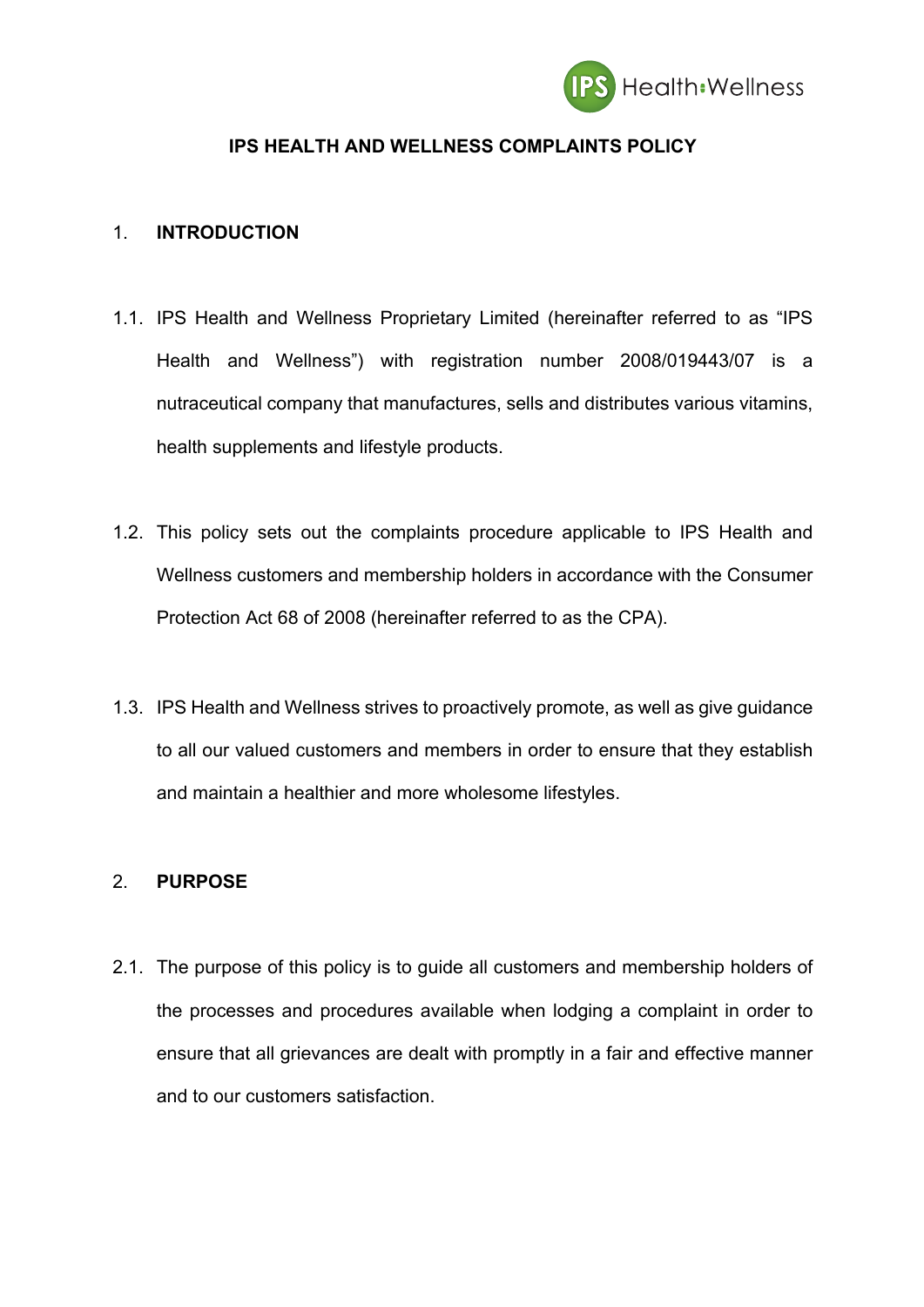

### 3. **DEFINITIONS**

- 3.1. **"complainant"** means a person who submits a complaint. A complainant can be:
	- 3.1.1. a consumer;
	- 3.1.2. an individual who holds a membership with IPS Health and Wellness;
	- 3.1.3. a person that pays a premium in respect of a membership;
	- 3.1.4. an authorised individual acting on behalf of a customer or member;
	- 3.1.5. potential member or customer whose grievance pertains to the dissatisfaction of the marketing and advertising method used;
	- 3.1.6. anyone who has a direct interest in the product or membership;
- 3.2. "**customer**" is an individual or entity that purchases or intends to purchase an IPS Health and Wellness product.
- 3.3. **"member"** is an individual that makes payment of a monthly premium and receives IPS Health and Wellness products periodically or accumulates monthly Points to redeem on our online store.
- 3.4. "**business days**" is Monday to Friday with the exception of national public holidays.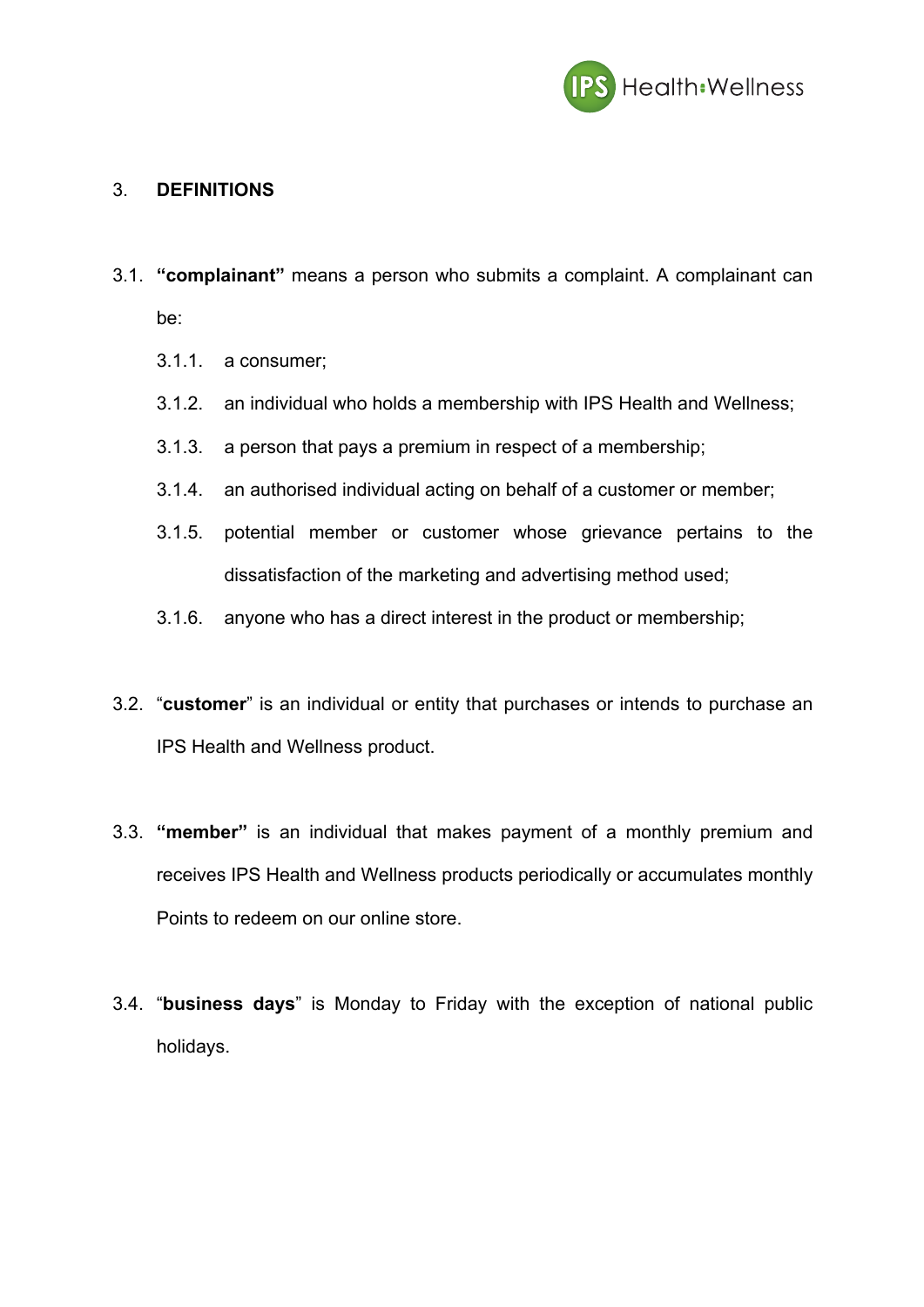

### 4. **CUSTOMERS RIGHTS AS PER THE CPA**

- 4.1. IPS Health and Wellness strives to ensure the rights of the consumer are respected and complied with in accordance with the provisions of CPA.
- 4.2. In terms of the CPA all customers hold the following rights:
	- 4.2.1. The right to equality in the consumer market and protection against discriminatory marketing practices;
	- 4.2.2. The right to privacy;
	- 4.2.3. The right to choose;
	- 4.2.4. The right to disclosure of information;
	- 4.2.5. The right to fair and responsible marketing;
	- 4.2.6. The right to fair and honest dealing;
	- 4.2.7. The right to fair, just and reasonable terms and conditions;
	- 4.2.8. The right to fair value, good quality and safety; and
	- 4.2.9. The right to accountability by suppliers.

#### 5. **COMPLAINT CATEGORISATIONS**

- 5.1. Complaints are categorised to ensure that the appropriate procedures are followed in relation to a specific complaint.
- 5.2. Annexed hereto as Addendum A being the Complaints Categorise.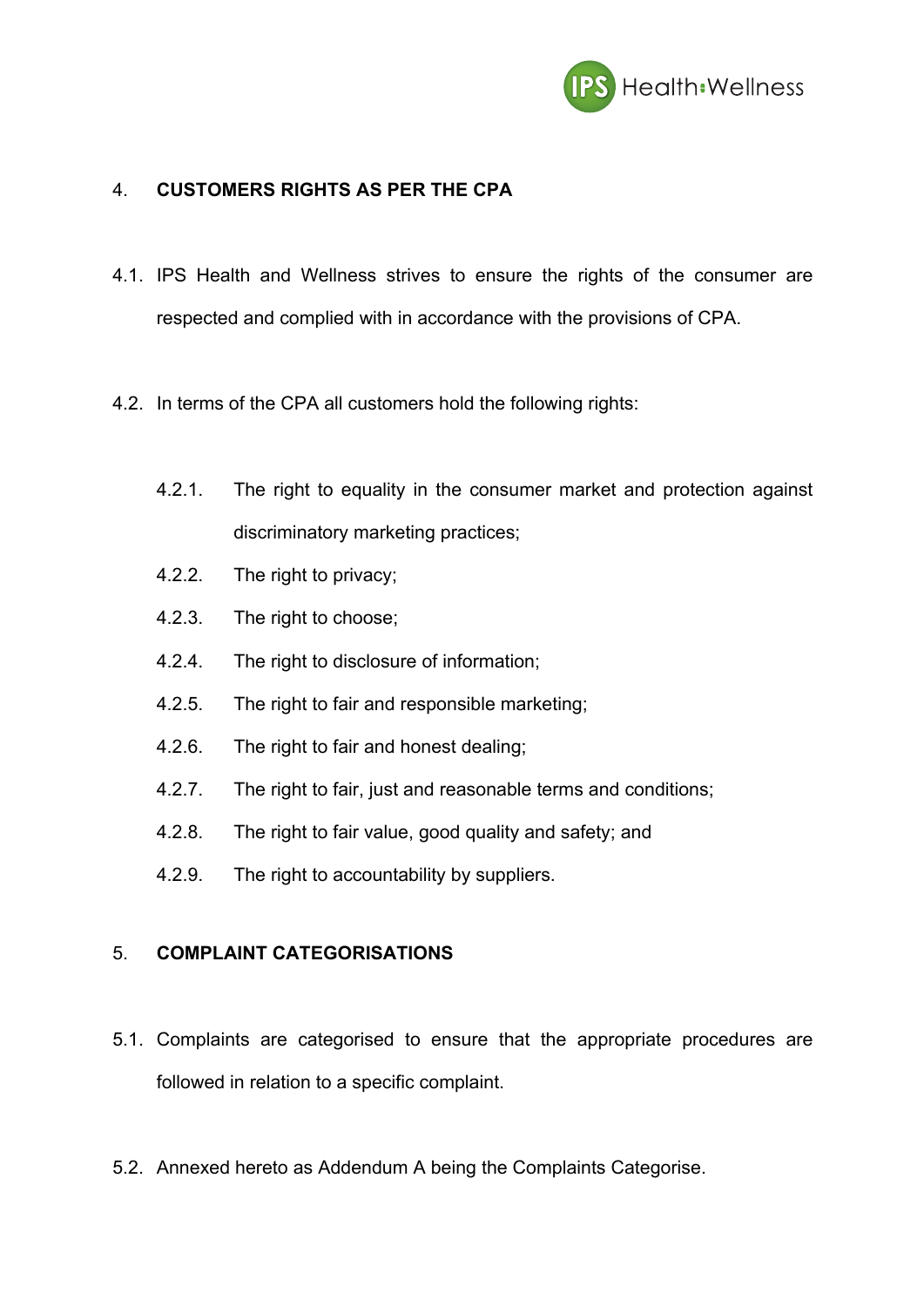

### 6. **CLIENT COMPLAINTS PROCEDURE**

- 6.1. IPS Health and Wellness has structured an efficient and well-informed Client Care department. In the event that a customer or member is unsatisfied with the service received or product purchased a Client Care Consultant is informed of the complaint or query.
- 6.2. There are no cost implications imposed on the client for lodging a complaint.
- 6.3. The complainant may lodge a complaint verbally or in writing using the following platforms:
	- 6.3.1.1. Telephonically on 010 140 6700
	- 6.3.1.2. Per email to info@ipshealth.co.za
	- 6.3.1.3. Via the website www.ipshealth.co.za
	- 6.3.1.4. Via social media Facebook www.facebook.com/IPSHealth and Instagram www.instagram.com/ipshealth/,
- 6.4. In the event that the nature of the complaint permits a Client Care Consultant can assist the complainant and provide a possible solution or feedback relating to the complaint.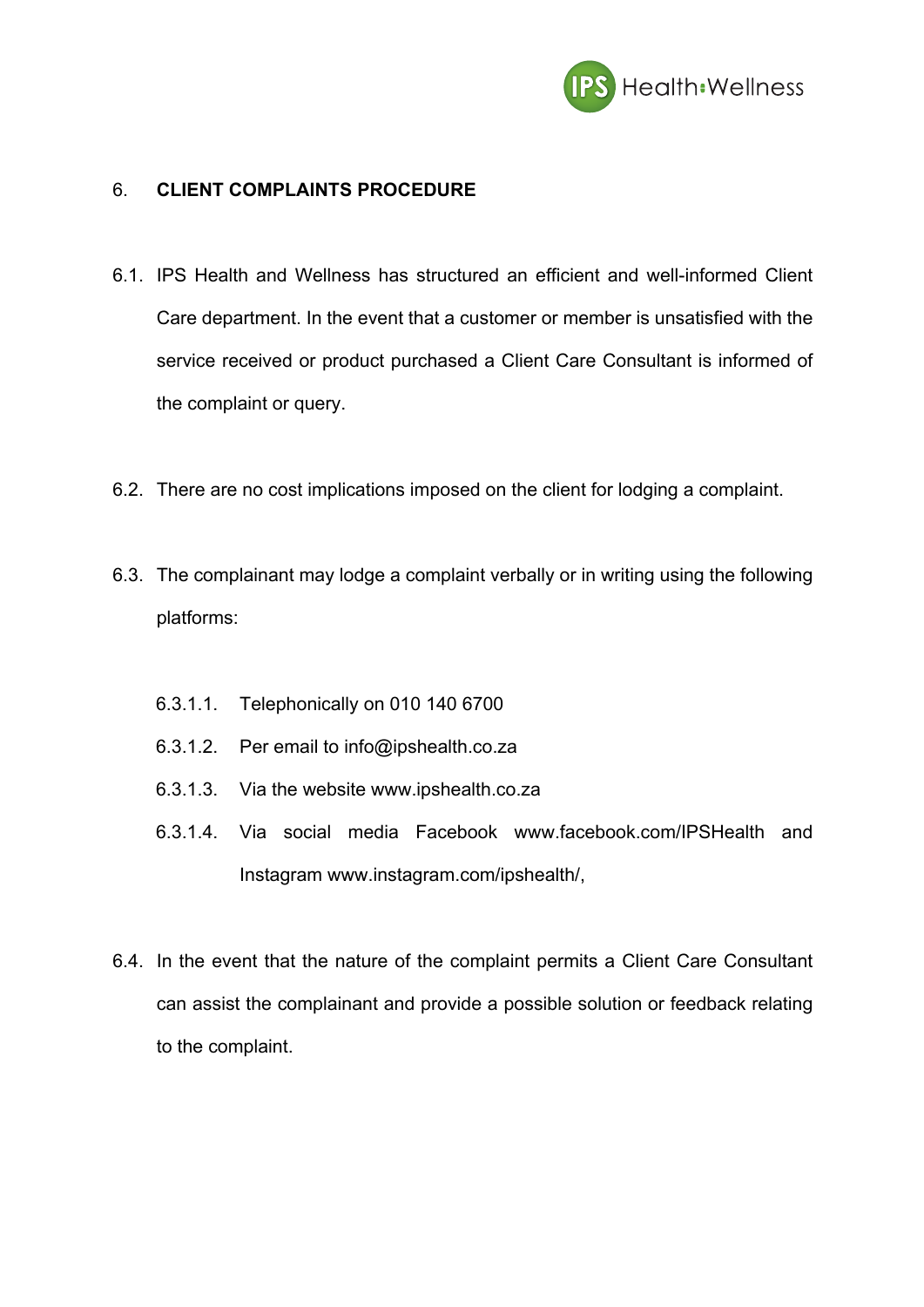

- 6.5. If the complaint or query needs to be further investigated a consultant has 3 (three) business days to provide the complainant with a solution, decision or an update in relation to the complaint or query.
- 6.6. In the event that the complaint needs to be referred to another department the Client Care Consultant will do so on behalf of the client and in accordance with the internal procedures of IPS Health and Wellness.
- 6.7. The Client Care Consultant will notify the complainant that the matter has been referred to the relevant department. The complainant will further be advised of the turn around time when the complainant can expect to receive feedback in relation to the complaint. Such notification can be in writing or verbal.
- 6.8. When conducting an investigation in relation to a complaint all internal processes and procedures need to be adhered to. The complainant is required to co-operate and comply with all internal procedures to ensure that the complaint is dealt with efficiently.
- 6.9. Based on the nature of the complaint, a membership may be stayed pending the outcome of the internal investigation conducted by the Client Care Consultant. The complainant is still subject to all internal regulations and procedures. Noncompliance by the complainant may lead to the membership being reinstated and continued in accordance with the agreement at inception of the membership. The complainant will be notified in writing that the profile has been reinstated.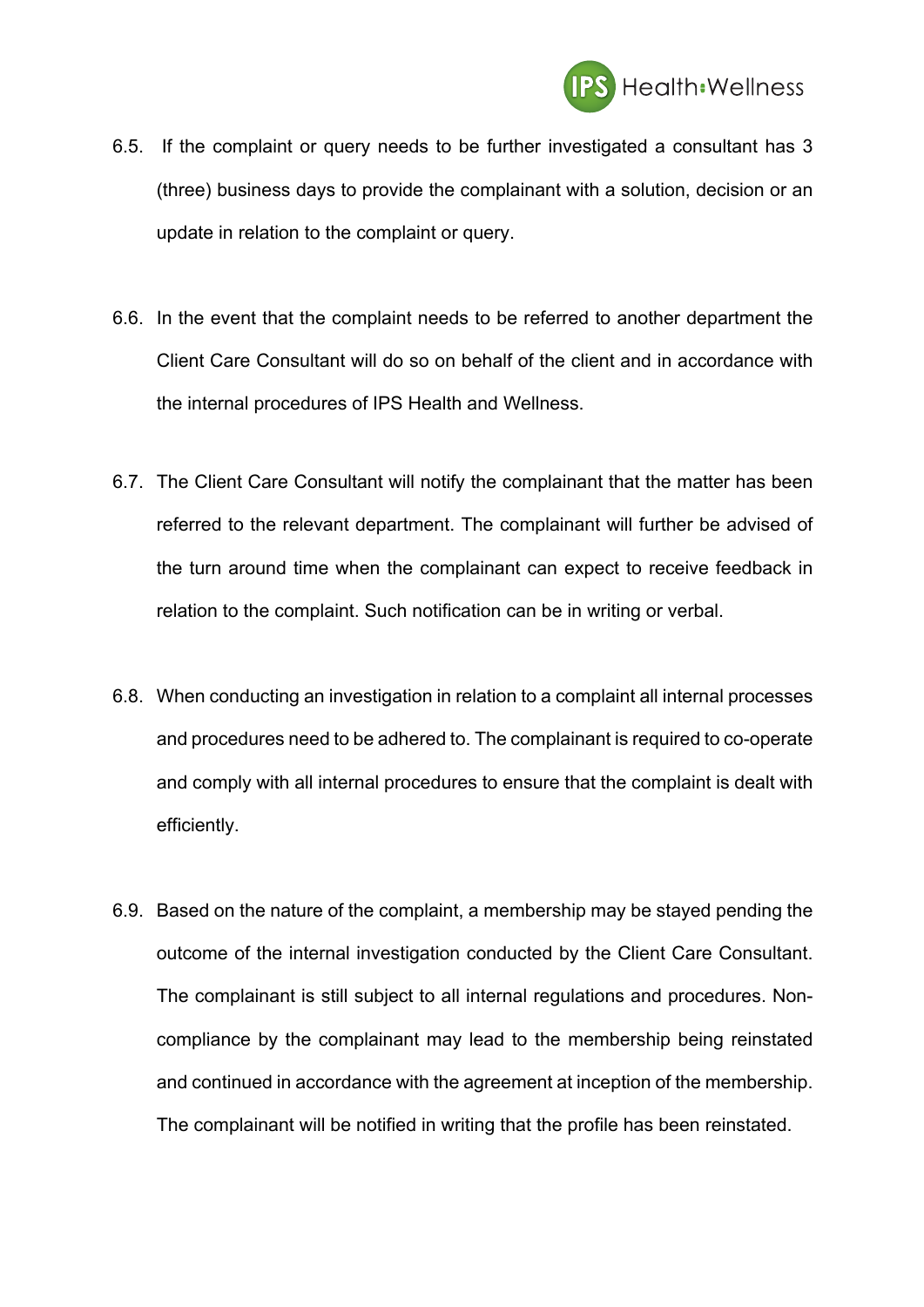

# 7. **COMPLAINTS ESCALATION AND REVIEW PROCESS**

- 7.1. Should the query or complaint surpass the Client Care Consultant's authority or if the complainant is not satisfied with the resolution provided by the Client Care Consultant the complaint is then escalated to Management.
- 7.2. The Client Care Consultant has the duty to ensure that the complainant is informed that the complaint has been escalated to management.
- 7.3. The Client Care Manager has 3 (three) business days from date of receipt of the complaint to acknowledge the complaint. The Manager further must review the resolution provided by the Client Care Consultant and/or conduct further internal investigations.
- 7.4. The Client Care Manager has the duty to remain impartial, fair and diligent when scrutinizing the complaint.

# 8. **UPHELD AND REJECTED COMPLAINTS**

8.1. Upon the completion of the internal investigation the Client Care Manager must in a clear and diligent manner provide the Complainant with the reasons for the decision.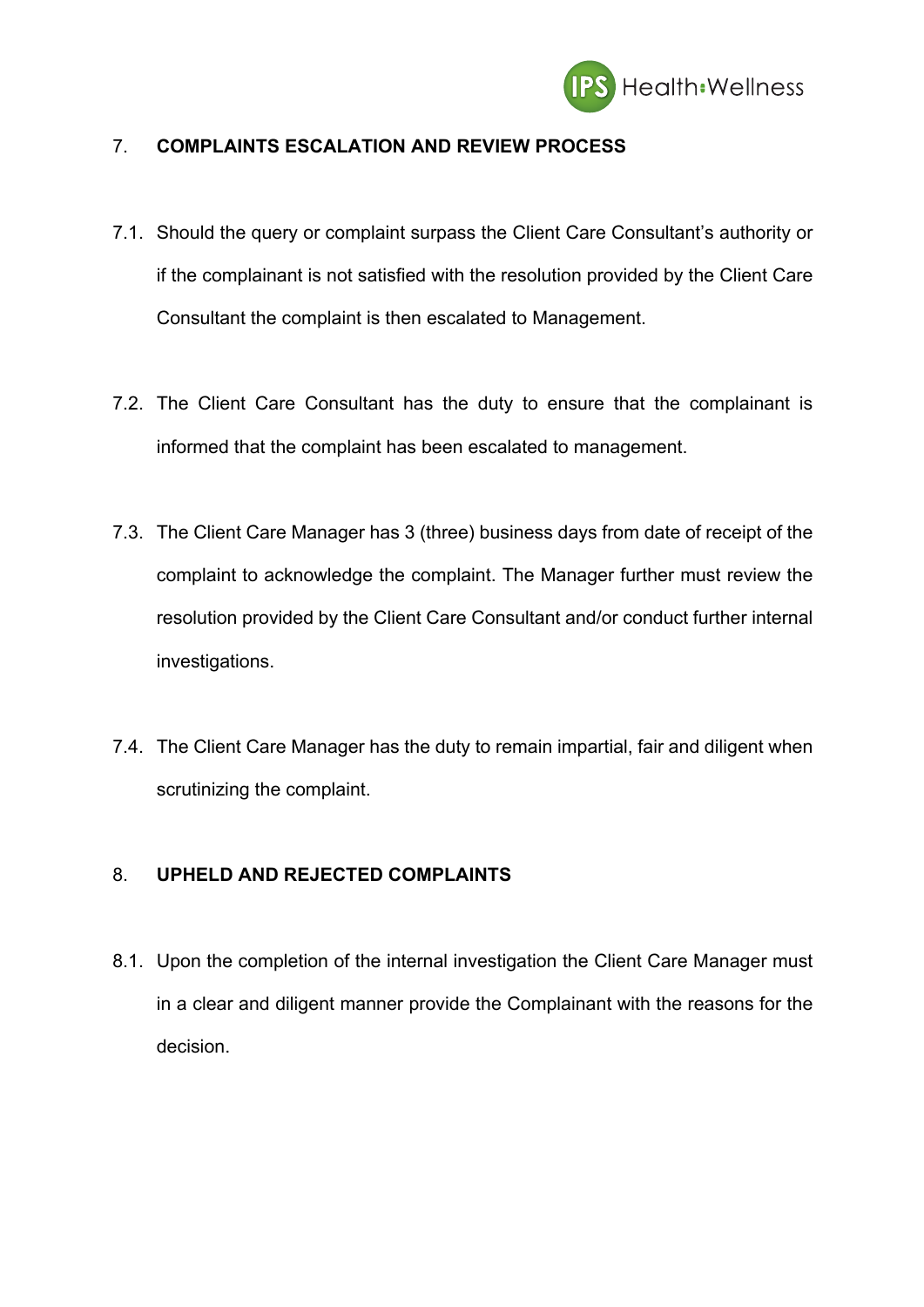

- 8.2. Where a complaint is upheld IPS Health and Wellness has the duty to provide a remedy to the aggravated complainant without undue delay. Such remedy may be the following:
	- 8.2.1. Refund Payment;
	- 8.2.2. Any other appropriate remedy;
- 8.3. Where a complaint is rejected, the complainant must be provided with sufficient reasons for the outcome.
- 8.4. The complainant will be informed that he/she/they may lodge their complaint with the Consumer Goods and Services Ombud within the relevant time frame. The complainant will have 3 (three) years to lodge a complaint with the Ombud from the date of notification.
- 8.5. The procedure of the Consumer Goods and Services Ombud will apply once the complaint has been lodged successfully.
- 8.6. Consumer Goods and Services Ombud details are as follows:

Address: 292 Surrey Avenue, Ferndale, Randburg, RSA Email Address: info@cgso.org.za Tel: 011 781-2607 / (Shared Call) 0860 000 272 Website: www.cgso.org.za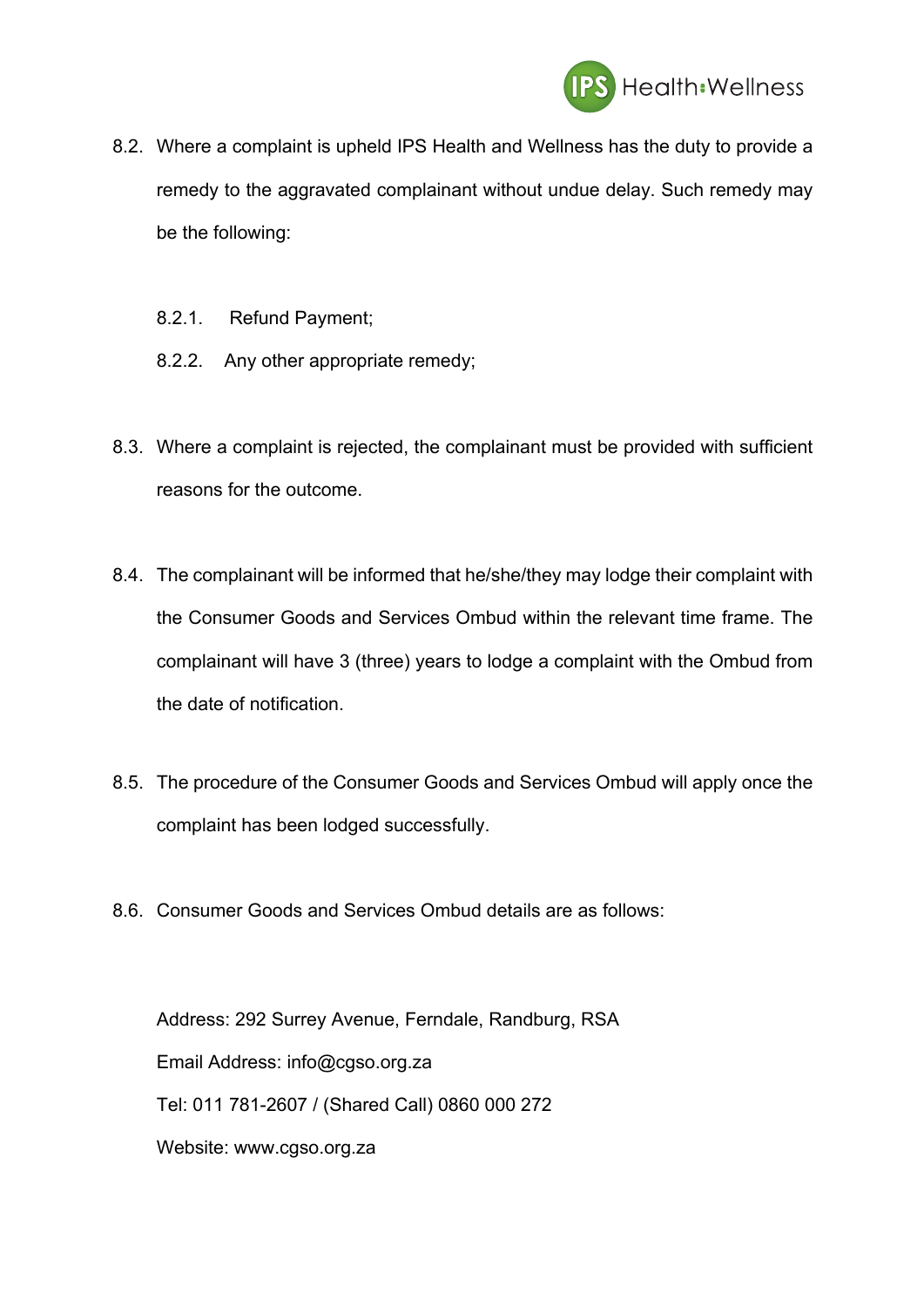

### 9. **RECORDING OF COMPLAINTS**

- 9.1. IPS Health and Wellness will ensure that a record is kept of all complaints lodged together with all relevant evidence submitted, correspondence, decisions and outcome reached.
- 9.2. IPS Health and Wellness strives to maintain the confidentiality of its customers personal information and process. All personal information is handled in accordance with the provisions of the Protection of Personal Information Act 4 of 2013.
- 9.3. Further information relating to our Privacy Policy can be found on www.ipshealth.co.za/privacy-policy/